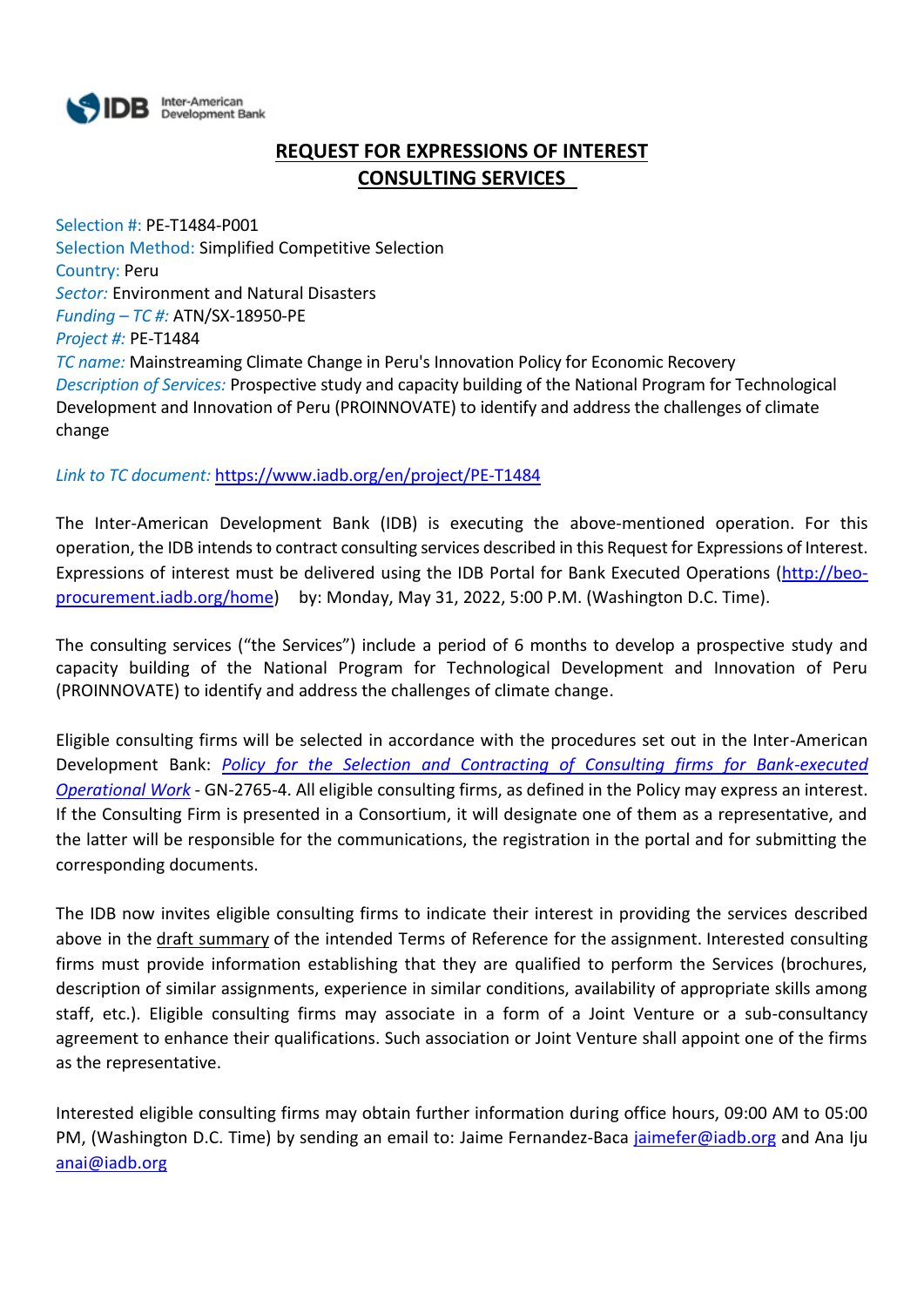Inter-American Development Bank Division: Climate Change Division (CSD/CCS) Attn: Jaime Fernandez-Baca

1300 New York Ave, NW, Washington DC 20577, USA Tel: (51) 1215-1850 E-mail: [jaimefer@iadb.org](mailto:jaimefer@iadb.org) Web site: [www.iadb.org](http://www.iadb.org/)

### **Draft Summary of Terms of Reference**

### **Background and Justification**

The National Program for Technological Development and Innovation of Peru (PROINNOVATE) is a program of the Ministry of Production that co-finances innovation projects, innovative entrepreneurship and technical assistance for micro, small and medium-sized enterprises (MSMEs). PROINNOVATE is the executing unit of the Innovation, Technological Modernization and Entrepreneurship Program (PE-L1263) financed by the IDB, whose general objective is to increase business productivity through greater private investment in innovation activities, emphasizing the financing of innovation projects environmentally sustainable, that mitigate and/or adapt to climate change. PROINNOVATE will carry out specific calls for projects aimed at environmental sustainability and climate change, rewarding with an additional score in the evaluation system those projects that, being technically well evaluated, develop innovative solutions to achieve environmental sustainability, including mitigation or adaptation to climate change.

Although PROINNOVATE has the capacity to design, evaluate and supervise innovation projects in general, it is necessary to strengthen the capacities of this organization to support the country's commitment to achieve its climate change goals and promote economic reactivation to face the new normality after the pandemic. In addition, the PE-L1263 program has ambitious goals in terms of green innovation, which will require a strategy and a special effort from PROINNOVATE to guide the innovation ecosystem to generate a sufficient flow of projects oriented towards green innovation. Currently, the portfolio of green innovation projects represents only 7% of PROINNOVATE's total investment, still far from the goal established by the PE-L1263 program, which is 30%. In addition, a greater focus of the innovation support instruments on challenges or missions related to climate change will allow the returns of green innovation to be increased by allowing the selection of projects with greater positive externalities.

In this context, it is necessary to identify the challenges of mitigation and adaptation to climate change that can be addressed through green innovation projects that can be supported by the current or new instruments of PROINNOVATE. This will help to meet the climate objectives of the country and to promote an environmentally sustainable economic reactivation. In addition, it is necessary to implement a training program on climate change aimed at PROINNOVATE professionals from the different technical units (design, evaluation, and monitoring) and for a group of external evaluators.

### **Objectives**

The objectives of this consultancy are: (i) to identify specific challenges that the Peruvian innovation and entrepreneurship ecosystem faces in relation to mitigation and adaptation to climate change in priority strategic sectors that can be addressed through PROINNOVATE instruments, and (ii) considering this diagnosis to strengthen the capacities of PROINNOVATE and key actors in the ecosystem to address these challenges.